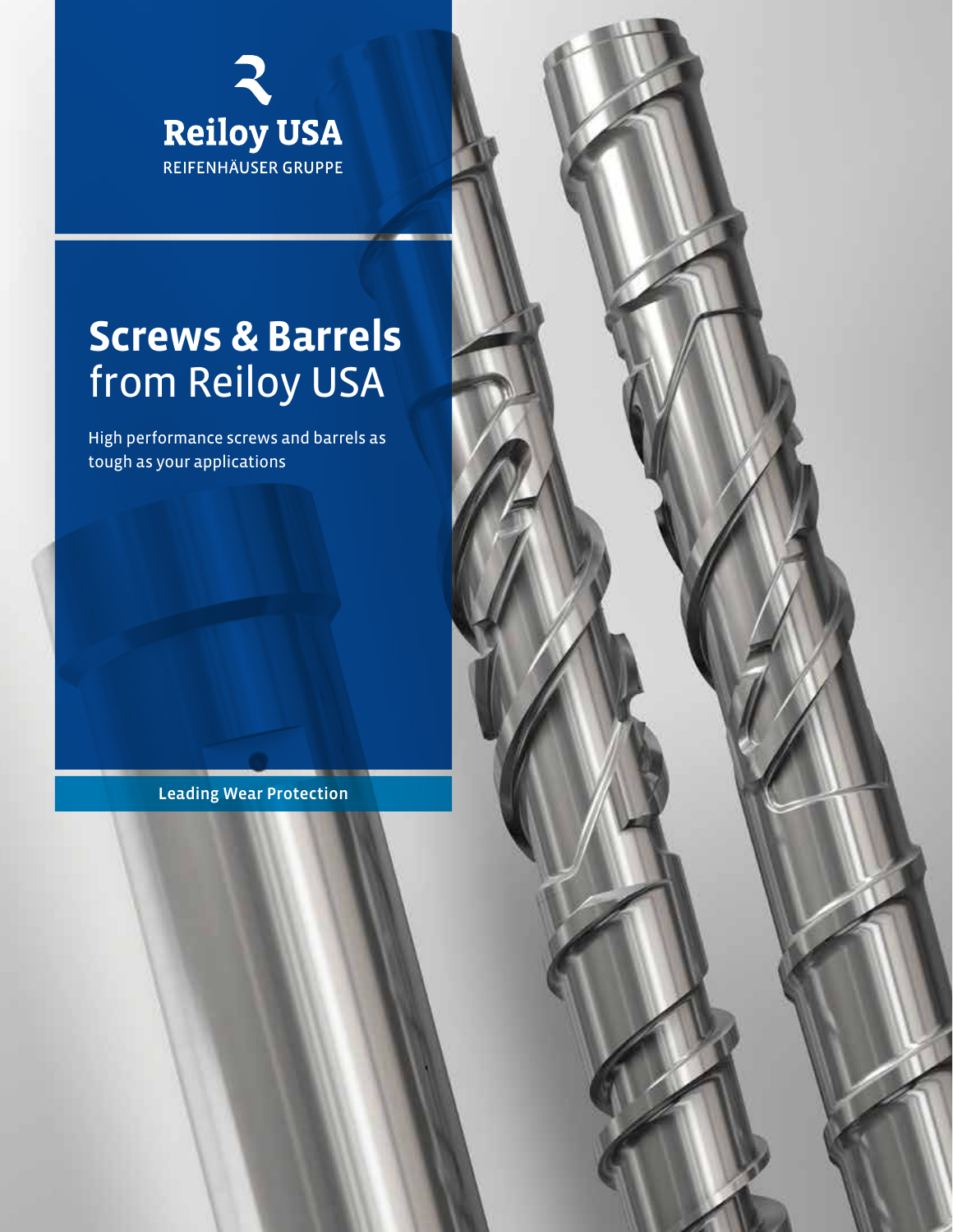## **Philosophy** Reiloy USA has the engineering expertise to manufacture precisely the right components for your application.

### A Different Way of Thinking

#### **You have many options for screw and barrel suppliers. At Reiloy USA, however, we are so much more than just another supplier.**

The right screw and barrel combination can make the difference between mediocre performance and high-profit productivity. Cycle time improvements, process optimization and reduced wear are some of the benefits - whether running multiple resins or a single resin in a specialized application

We're proud to share in your ongoing quest for quality. Our patented designs and commitment to excellence can help your company produce better products, more cost-effective processes and higher profits.

Reiloy USA believes in a scientific approach. On staff we have several mechanical and plastics process engineers. The balance of our sales and other support positions are filled with people having years of practical, on-the-floor, industry related experience. Many of us have been in your shoes. Combined with our passion for customer service, we trust you'll find working with us nothing short of a pleasure.

### Custom Designed Screws

**Although a screw can usually process more than one resin, Reiloy USA's approach to screw design is based on using the very best design for the resin or resins to be processed.**

If a number of different resins must be processed using the same screw, that screw should be designed to optimize its performance and allow for all the resins to be processed successfully.

Reiloy USA routinely selects the proper screw design variables (at no extra charge) to provide you with screws designed to fit your particular applications. These custom designed screws enhance melt quality, minimize cycle time, improve part quality and reduce rejects.

Based on the information you provide us, we'll make recommendations for designs, types of steel and secondary treatments crucial to reduce or prevent abrasive, corrosive, adhesive or a combination of all three types of wear.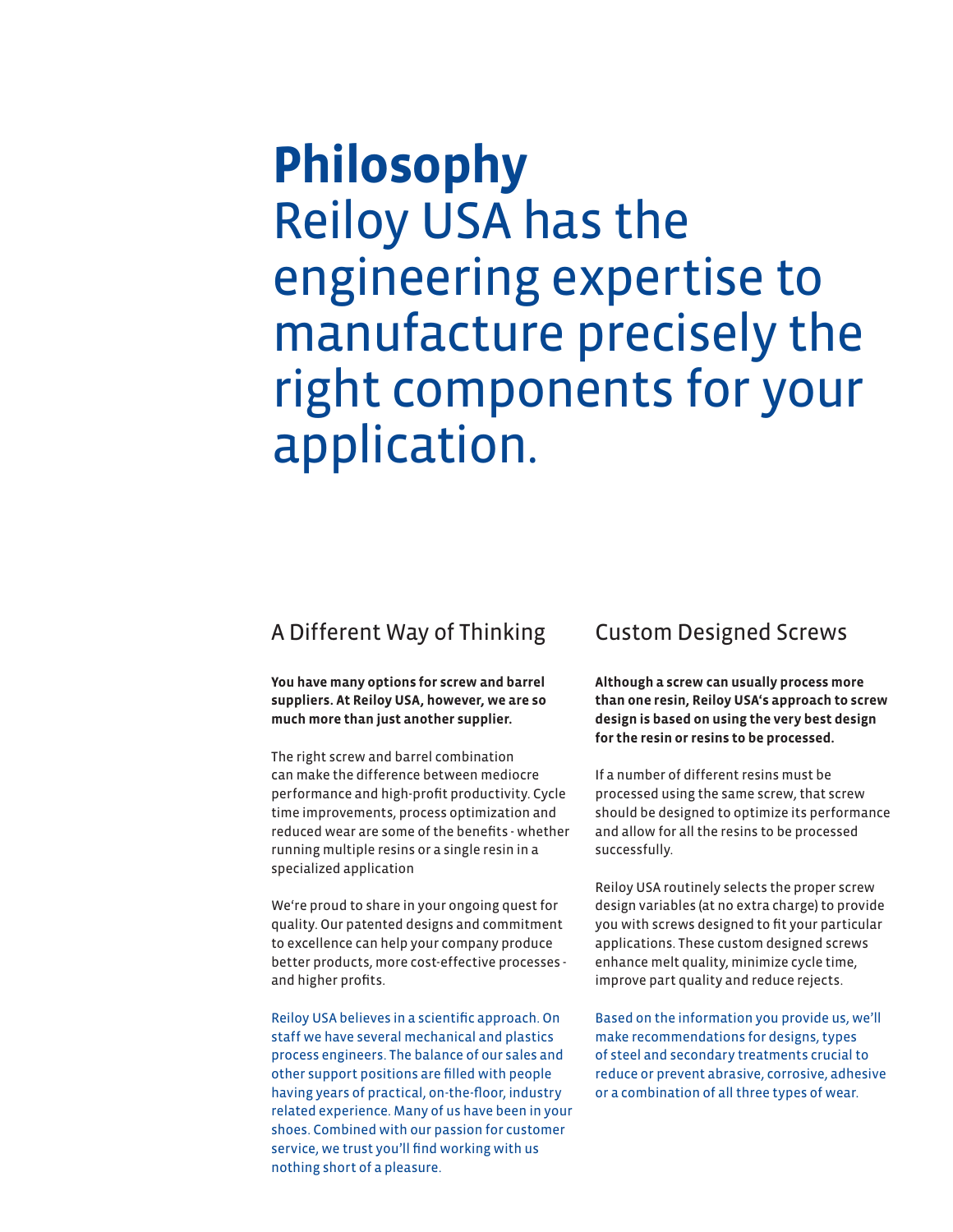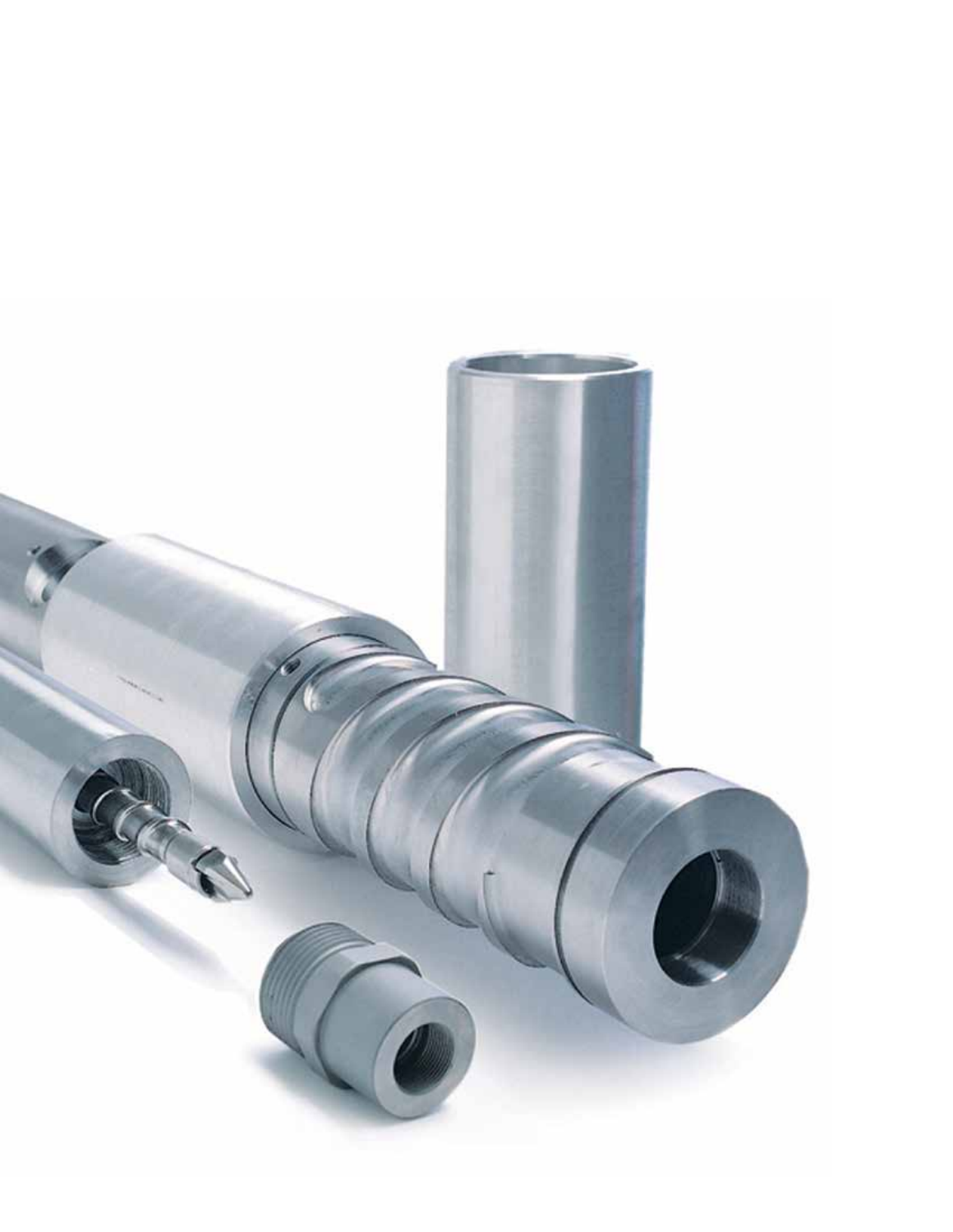## **Screws** We thrive on the details, because the details are what make great screws.

We manufacture screws from a wide variety of steels; 4340 high tensile strength alloy steel, PM9V, 420V, and Nitralloy 135 to name but a few. We offer flight hardened screws in Stellite #12, Colmonoy #56, #57 and #83. Many secondary treatments are available such as gas and ion nitride, hard chrome plating, ceramic chrome and carbide encapsulation. All our steels and secondary processes are selected to meet or exceed industry standards.

### The Eagle®

**The Eagle® Barrier Screw** has been one of Reiloy USA's most effective designs for all types of injection environments and has also been proven successful in extrusion applications.

**The patented Eagle® is a low shear, distributive and dispersive mixing screw that provides the processor with outstanding color mixing and melt quality - all without increasing melt temperature, burning or degradation while running at very high RPM.** 

The Eagle® can be designed to process most resins manufactured for your application. This remarkable design has:

- Improved production rates by more than 25%
- Reduced part rejection from more than 5% to less than 1/2%
- Reduced the amount of color concentrate required to achieve optimum color mix from 5% to 2%

The Eagle® is used with custom-designed singleflighted screws and also with barrier designs for special applications

## The Eagle® Barrier

#### **The Eagle® Barrier combines the advantages of the Eagle® mixing design with the melting efficiency of the barrier screw design.**

The barrier section "solid" and "melt" channels provide the effective melting of all resins, especially the "hard-to-melt" crystalline resins. The resin is then conveyed through the mixer to produce a high quality, isothermal melt.

The design of the barrier portion of the screw and the mixer itself is dependent upon the type of resin being processed and whether the application is injection molding, blow molding or extrusion. The Eagle® Barrier has been Reiloy USA's most effective design for injection molding and works effectively in extrusion applications as well.

The Eagle® Barrier screw has been used successfully with all melt index resins.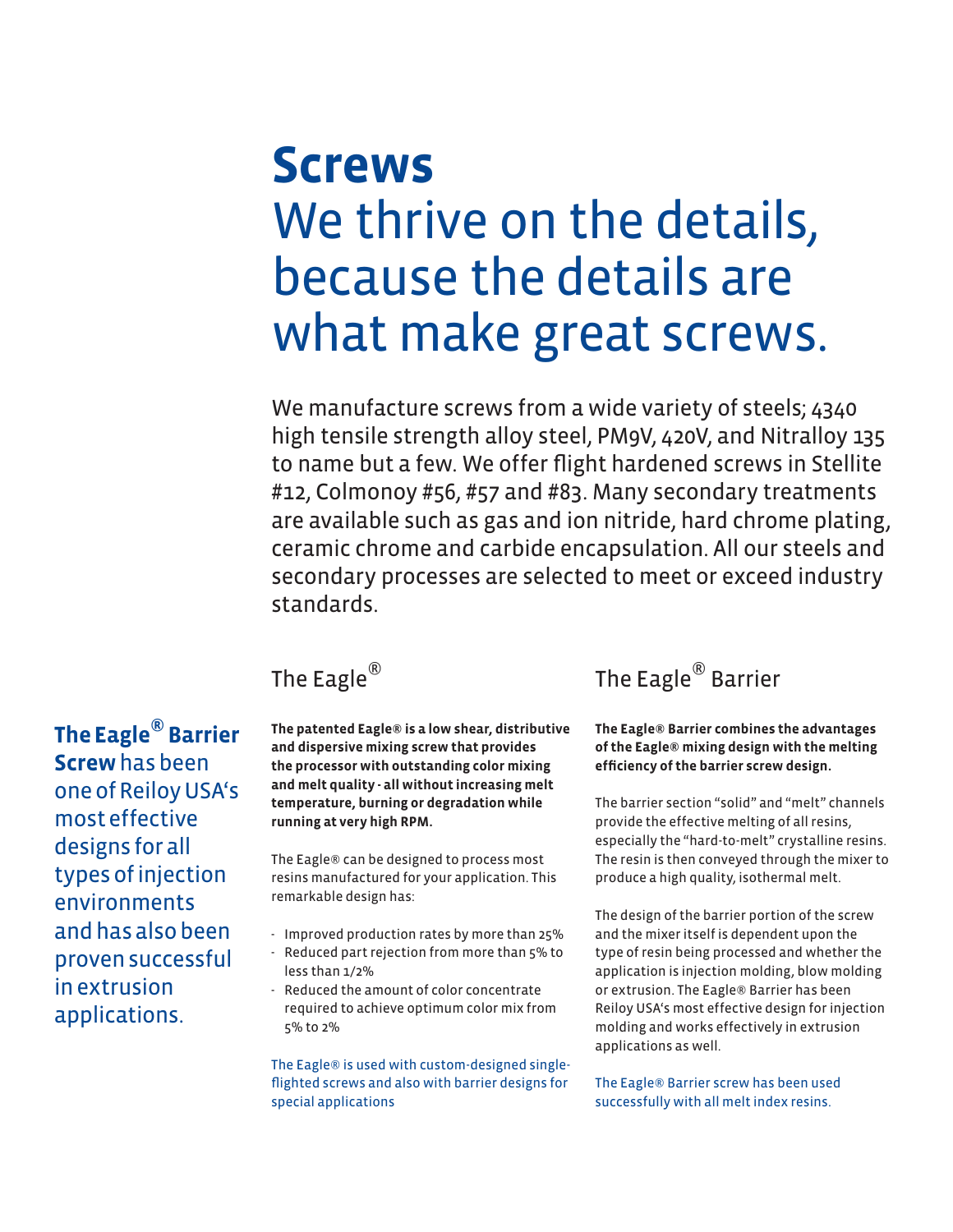

### Rebuilt Screws

Screw repair consists of rebuilding the flights with a full width welded hard facing to the OEM diameter specification and rechroming or renitriding the surface, if required. A properly rebuilt and polished screw can be as effective as a new one and an economical alternative to a new screw purchase.

The decision to repair a screw rather than purchase a new replacement generally should be based on the:

- Size of the screw
- Amount of wear on the root of the screw
- Design of the screw

Reiloy USA suggests that if the design of the worn screw matches your processing needs and the root is not worn enough to alter that design, rebuild it.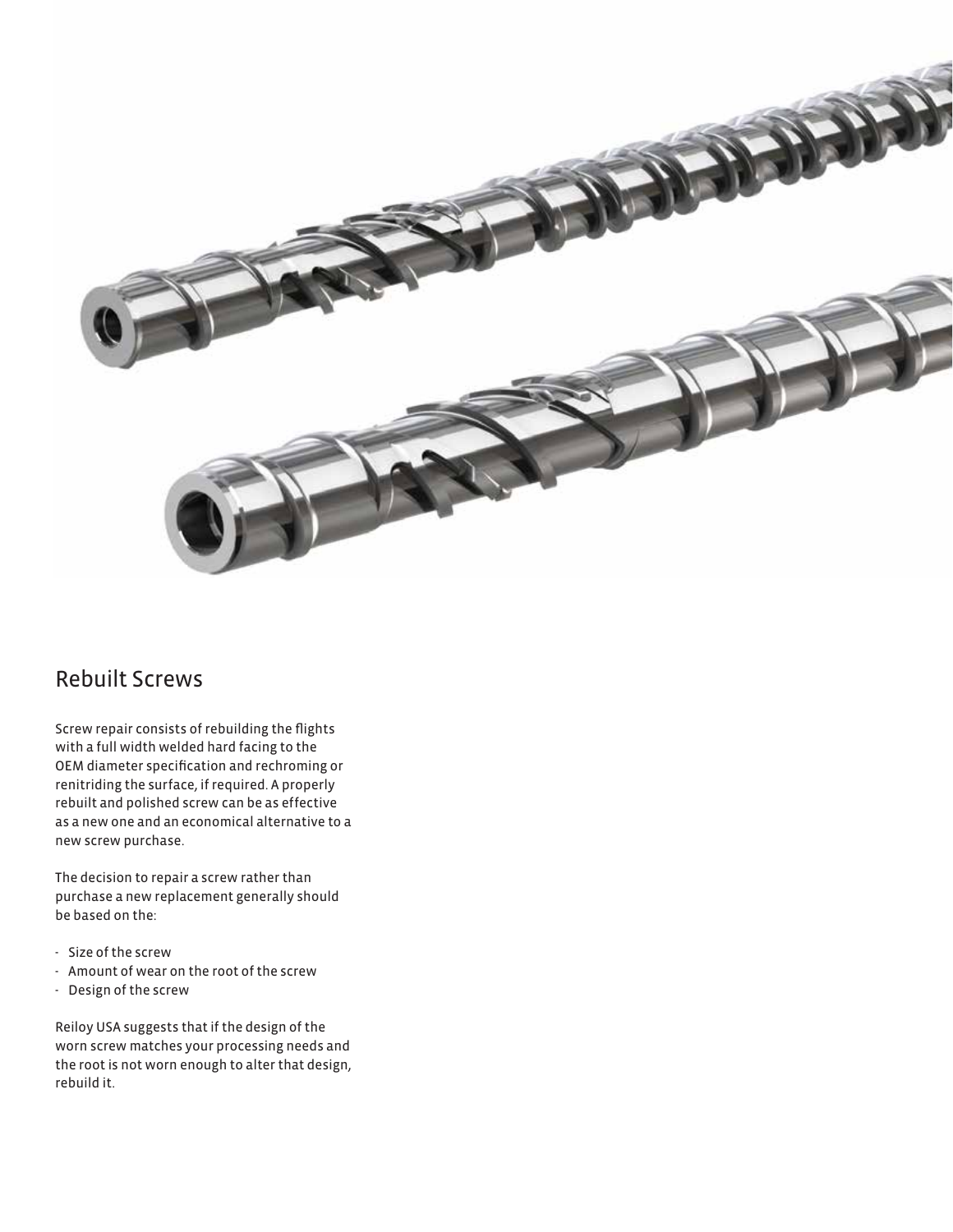# **Reiloy Bimetallic Barrels** Highly wear-resistant barrels as tough as your applications.

Reiloy USA's years of plastic processing experience in many environments combined with our metallurgy knowledge affords us an integral understanding of the materials available. This expertise enables the ability to offer our customers the best solution to fit processing needs.

### **Reiloy USA's bimetallic barrels manufactured from Reiloy barrel blanks are:**

- Highly wear resistant
- Tested under tough operating conditions
- Free from distortion
- Stocked in common sizes for timely delivery

### Precise Control

Reiloy Metall, located in Troisdorf Germany, is the only manufacturer of bimetallic barrels in the world who produces its own hard alloys inhouse. This provides end-to-end control over the quality of our bimetallic barrels, from the raw materials to the finished barrel.

Reiloy's proven process begins with the barrels being heated by electrical fields which cover the entire surface at once. These encompassing electric fields also mean the barrels can be cooled under controlled conditions. This guarantees a barrel absolutely free from distortion, eliminating the need for timeconsuming, labor intensive straightening operations.

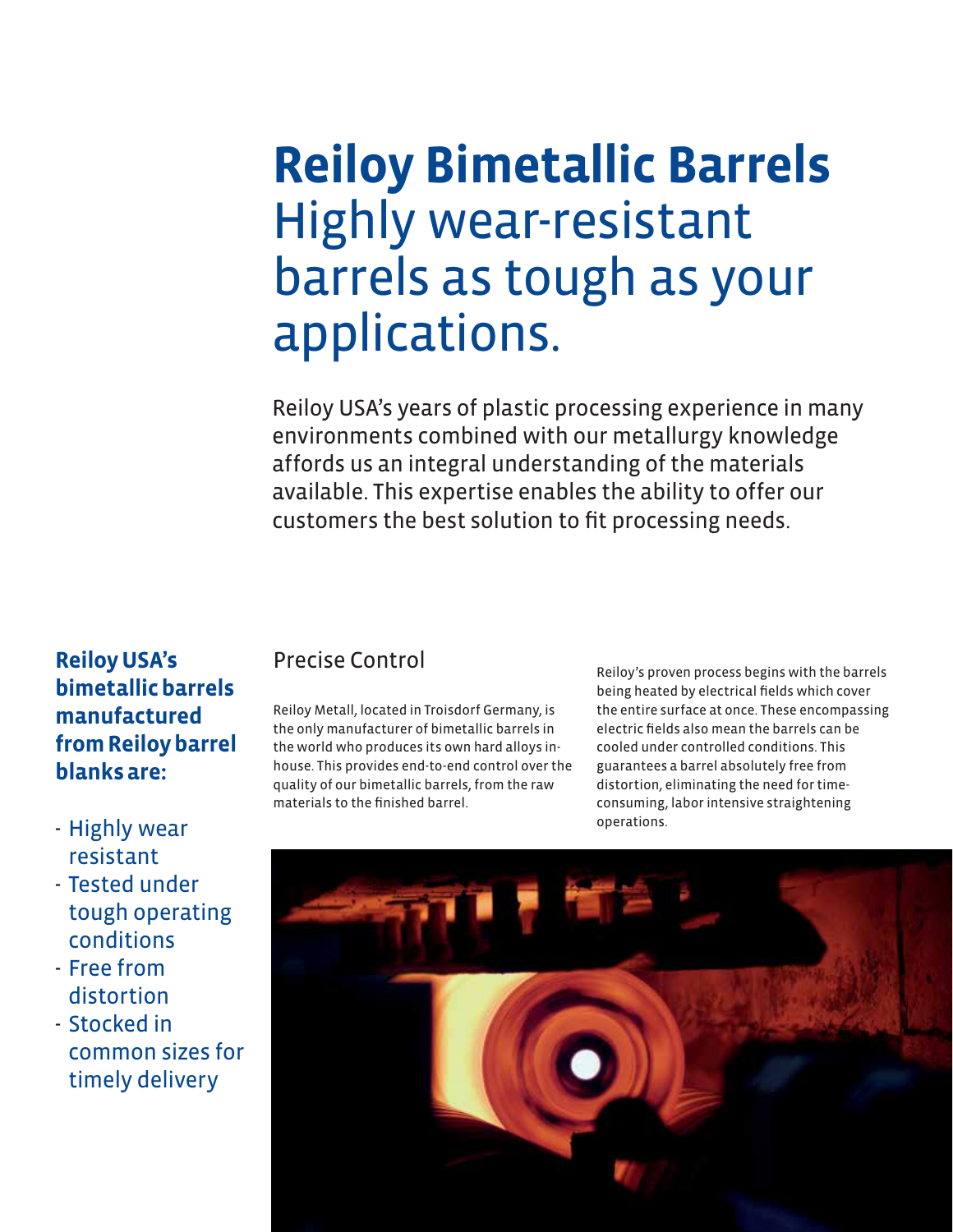**Reiloy USA has performed wear tests on hundreds of different tool steels to determine those best suited for use in the manufacture of both barrels and screws.** 



### Armouring Alloys for Bimetallic Barrels



#### **R121**

- Outstanding wear characteristics
- Good corrosion resistance
- Hardness at room temperature: minimum 65 HRC
- Suitable for processing plastics containing up to 30% glass fiber



### **R215**

- Hardness at room temperature: minimum 59 HRC
- Microstructure: dispersion hardening of a highly corrosion resistant NI-Co matrix alloy with evenly dispersed, thermally stable tungsten carbides

### Tool Steel Barrels

A-11 tool steels are more resistant to wear than D-2 but each has its place. Reiloy USA also supplies barrels manufactured from nickel alloys.

Our vast knowledge, experience and product line enables us to offer our customers a full range of options and tailor them to any processing environment.

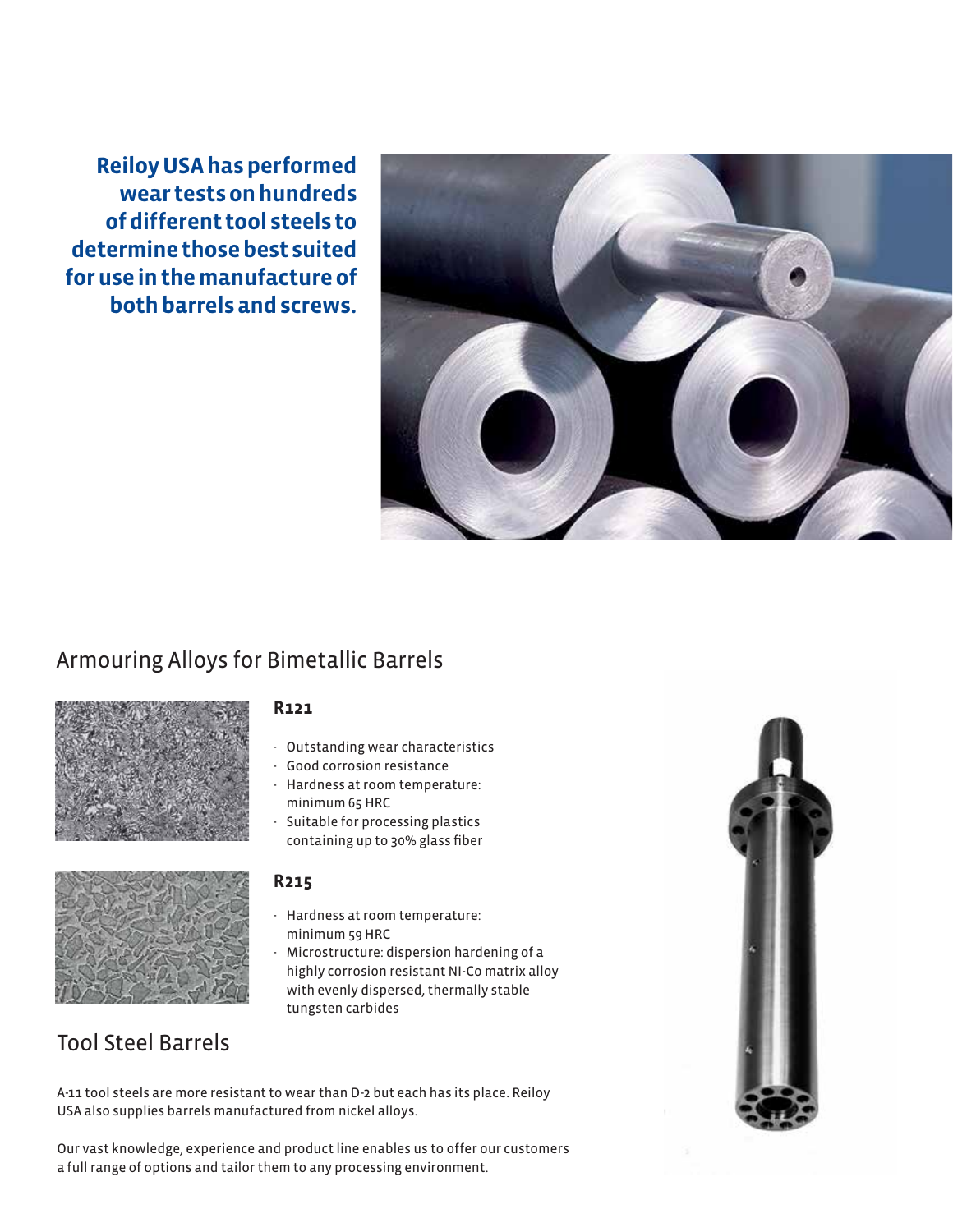# **Precise Technology** Offering our customers the best solution to fit their processing needs.

Reiloy USA understands the importance of being skilled in today's technology while staying on the cutting edge of ideas to improve processing, production and profits. In fact, we are known as a leader when it comes to bringing ingenuity to the table. However, our goals are always centered on bringing value to our customers.

### **Our expertise covers many disciplines within the plastics industry including:**

- Injection
- Blow Molding
- Thermoset
- Sheet, Profile Tube and Film Extrusion
- Rotational Molding

**Many molders like the flexibility of converting existing machinery to other uses. Reiloy USA has the technology and the experience to help.** 

**Upsizing:** Increasing the capacity of an injection unit without replacing the entire unit is possible and the modification can usually be accomplished at a much lower cost.

Upsizing involves a new screw, barrel, valve and end cap. The capacities of the existing system, plus the barrel design and resins to be processed, are among the factors to be evaluated in confirming the feasibility of upsizing.\*

**Downsizing:** The need to downsize an injection unit usually arises from potentially excessive residence time when attempting to produce a part with a shot size that is a small percentage of the machine's shot capacity. Downsizing involves a new barrel, screw, valve and end cap. \* **Thermoset Conversions:** Thermoset conversions offer molders the flexibility of molding thermoset resins on a thermoplastic injection molding machine. Converting an existing machine can be done successfully by changing injection unit components manufactured from highly wear resistant materials.

#### **Additional technology we'd be pleased to tell you more about:**

- LSR (Liquid Silicone Rubber)
- Marbleizing
- Edible Animal Treats

Give us a call to find out more: 800-247-1144

\* Sometimes the existing barrel may be used to meet the requirements.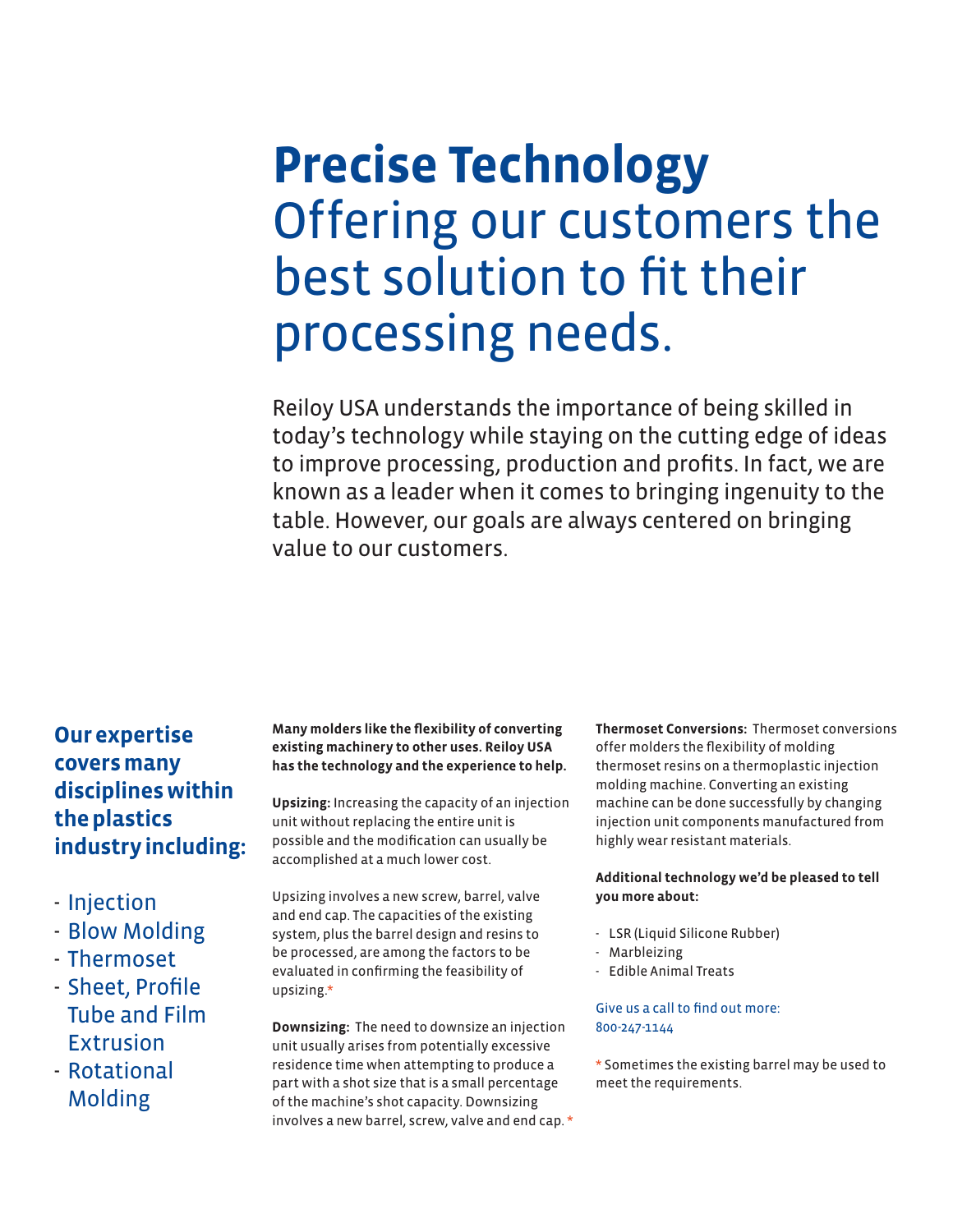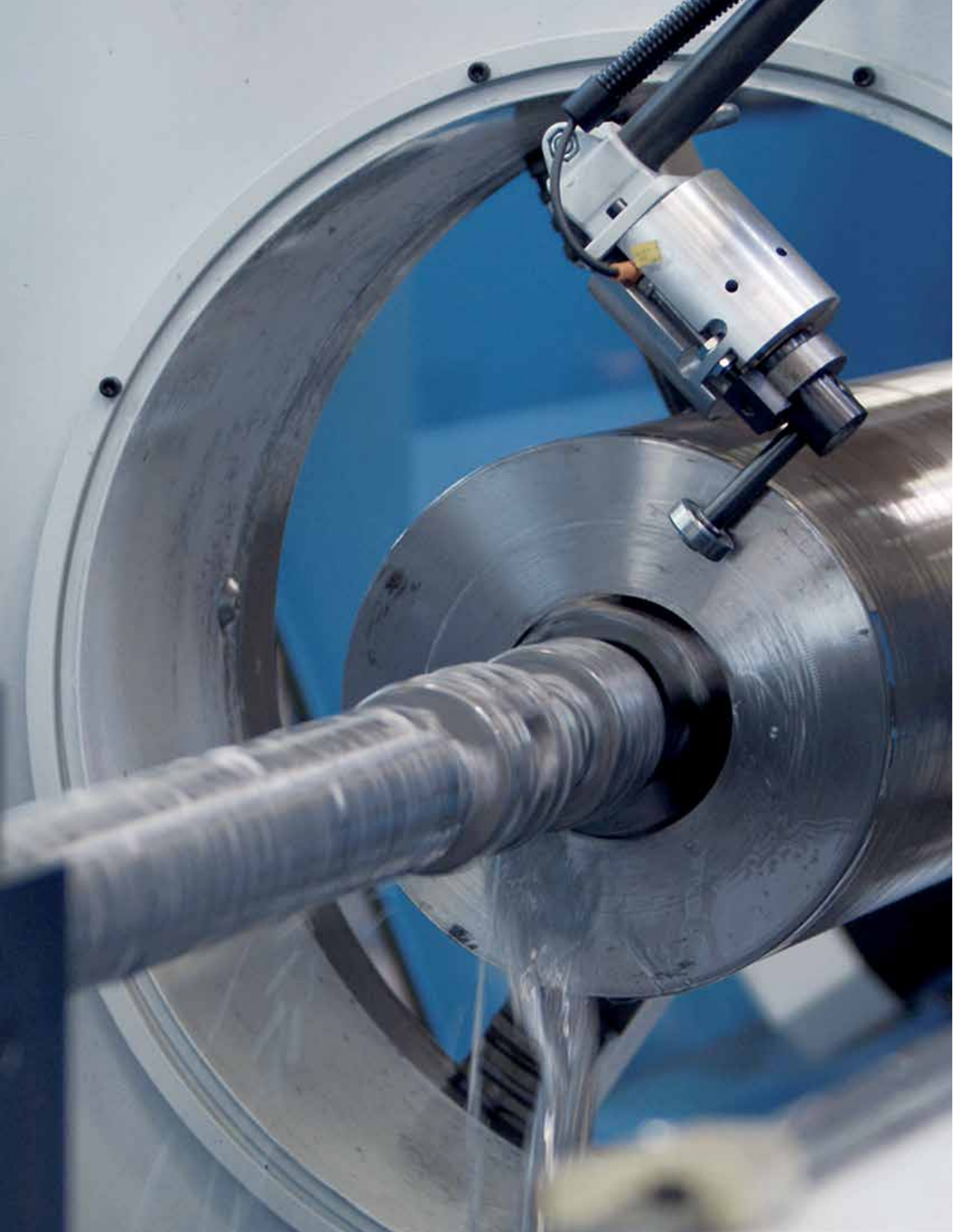**Locations of the Reifenhäuser Gruppe**  Always close to the customer.

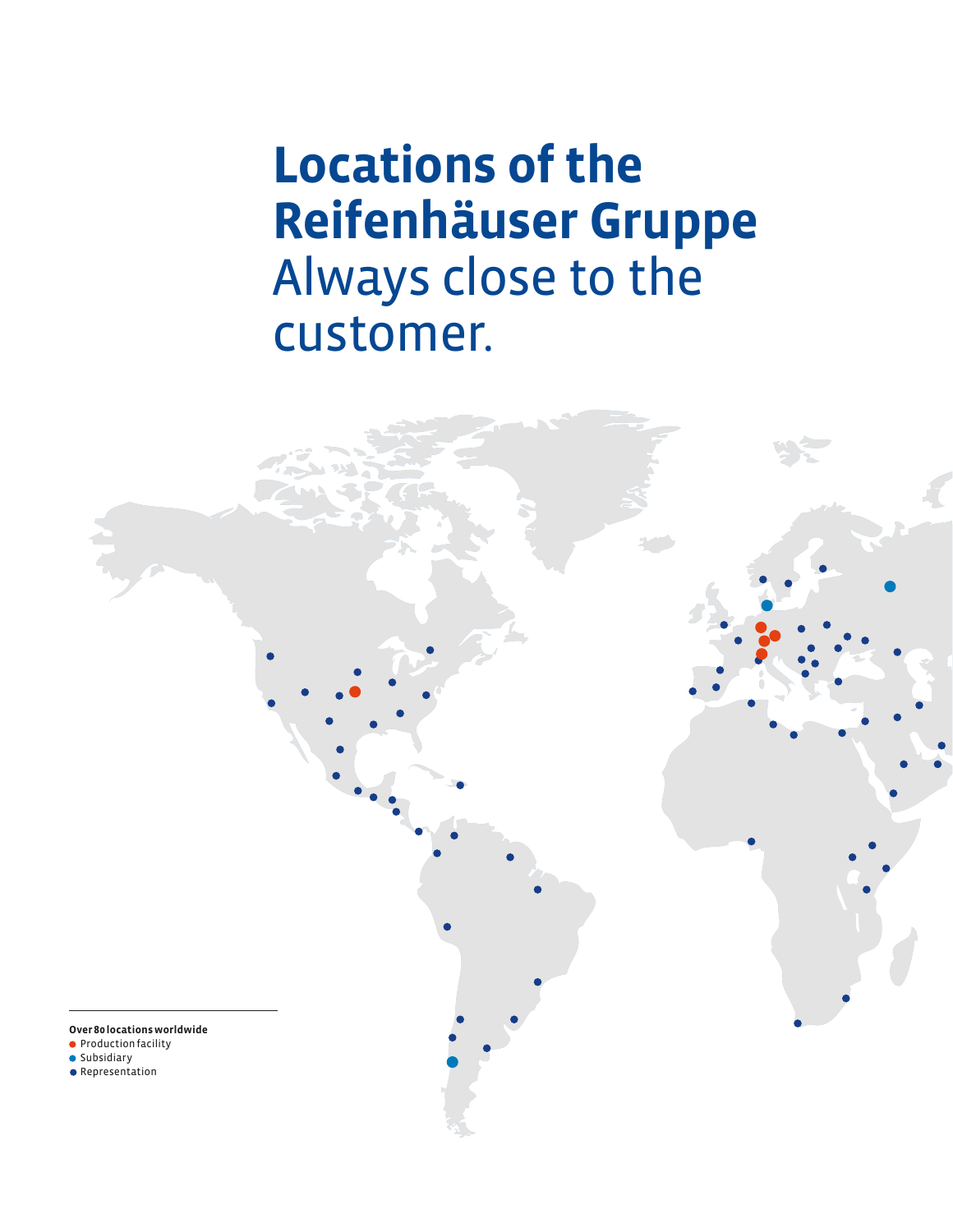![](_page_10_Figure_0.jpeg)

The Reifenhäuser Gruppe is the leading provider of innovative technologies and components for plastics processing. Six highly specialized business units with more than 1,200 employees provide advanced solutions for the production of films, nonwovens, monofilaments, strapping tapes, wood polymer composites and injection molding. The company is the biggest network for plastic extrusion technology worldwide.